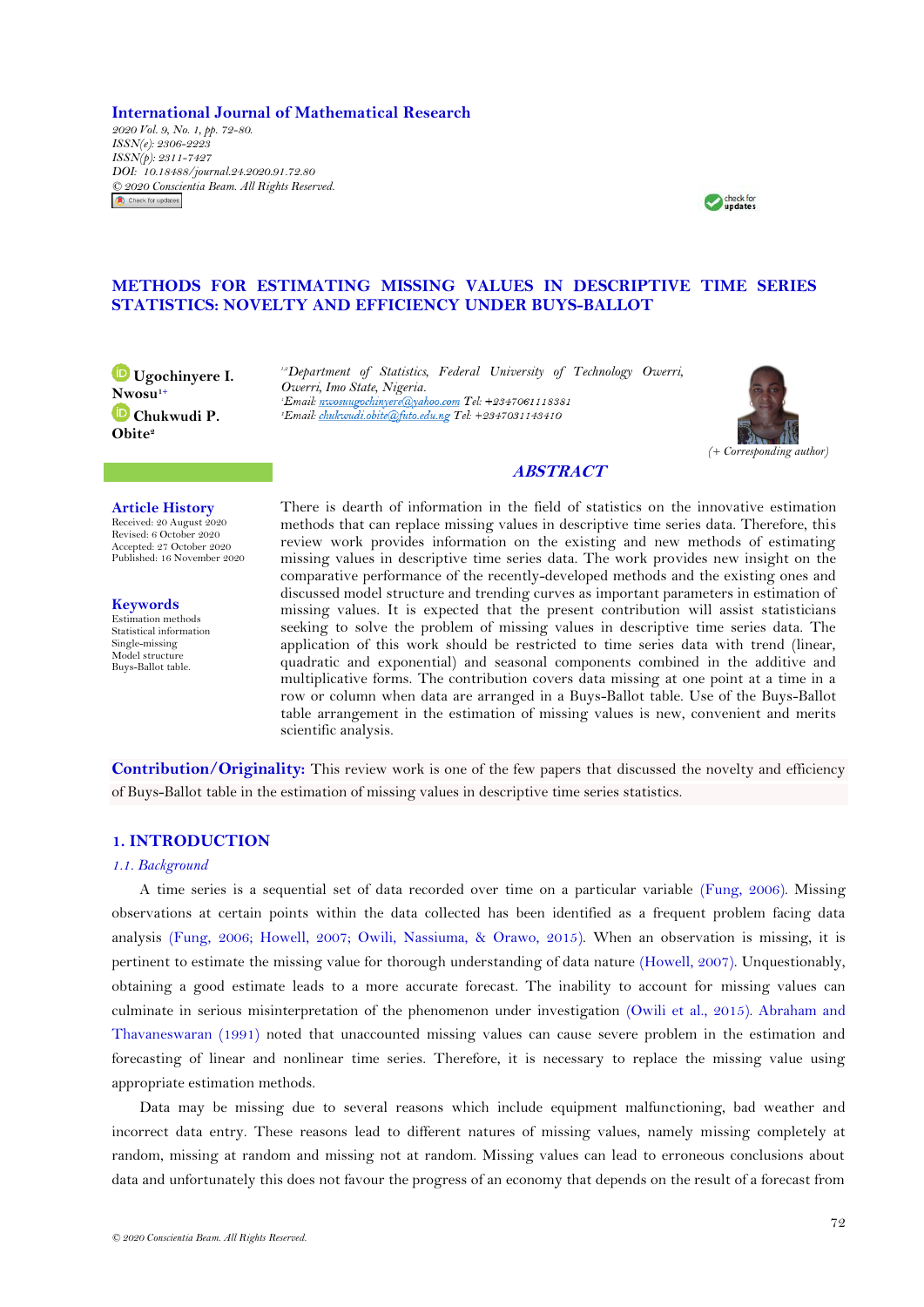#### **International Journal of Mathematical Research, 2020, 9(1): 72-80**

such data. Many countries are currently experiencing economic crises and there is every need to enhance the accuracy of data needed for solving economic problems. The use of the Buys-Ballot table arrangement in the estimation of missing values is new and merits further analysis [\(Iwueze., Nwogu, Nlebedim, Nwosu, & Chinyem,](#page-7-2)  [2018\)](#page-7-2). [Iwueze and Nwogu \(2004\)](#page-7-4) recorded that the use of the Buys-Ballot table arrangement is convenient and enhances accuracy of the estimates. Investigating claims by [Iwueze and Nwogu \(2004\)](#page-7-4) should form part of new studies, the review recommends.

### *1.2. Components and Properties of a Time Series*

The components of time series are defined as follows:

## *i. The Trend Component*

Trend is generally thought of as a smooth and slow movement over a long term. The concept of "long" in the connection is relative to what is identified as trend for a given series. Tests for trend are given by [Kendal and Ord](#page-7-2)  [\(1990\)](#page-7-2). Correlation analysis can also be used to assess trend. According to [Chatfield \(2004\)](#page-7-5) the autocorrelation value will not be zero except for very large values of the lag if a time series contains a trend.

#### *ii. Seasonal Component*

Seasonal components, denoted by S<sub>t</sub>, are short-term fluctuation in a time series which occur periodically in a year. This continues to repeat year after year. The seasonal component,  $S_t$  is associated with the property that:

 $S_{(i-j) \cdot j} = S_{j}, \quad i = 1, 2, \ldots$  (1) where s is the periodicity.

## *iii. The Cyclical Component*

Cyclical component, denoted by  $C_t$ , is defined as the recurrent upward or downward movements in a time series, but the period of cycle is greater than a year. For short duration of data, trend and cyclical components are customarily combined into a trend-cycle component denoted as  $M_t$  [\(Chatfield, 2004\)](#page-7-5).

#### *iv. Irregular Component*

Irregular components, denoted by It, are erratic movements in a time series that follow no regular pattern.

#### *1.3. Model Structure*

A model describes the properties of a system. In time series forecasting, one tries to find a model of a system suitable for the realization of the time series variables. Model is used to simulate the system, analyze it and to derive future values of the time series. As a model is inferred from the time series and not from the system itself, it is a description of time series rather than the system and it can be hoped that a model says something useful about the underlying system [\(Theiler, Linsaly, & Rubin, 1993\)](#page-8-0).

Apart from identifying the pattern (the components) of time series data, for a good analysis of a time series data to be done, the correct model to be used is very important. The specific functional relationship between these components can assume different forms. However, two main possibilities are that they combine in an additive or a multiplicative form;

1. Additive model (when trend, seasonal and cyclical components are additively combined):

$$
X_t = M_t + S_t + e_t \tag{2}
$$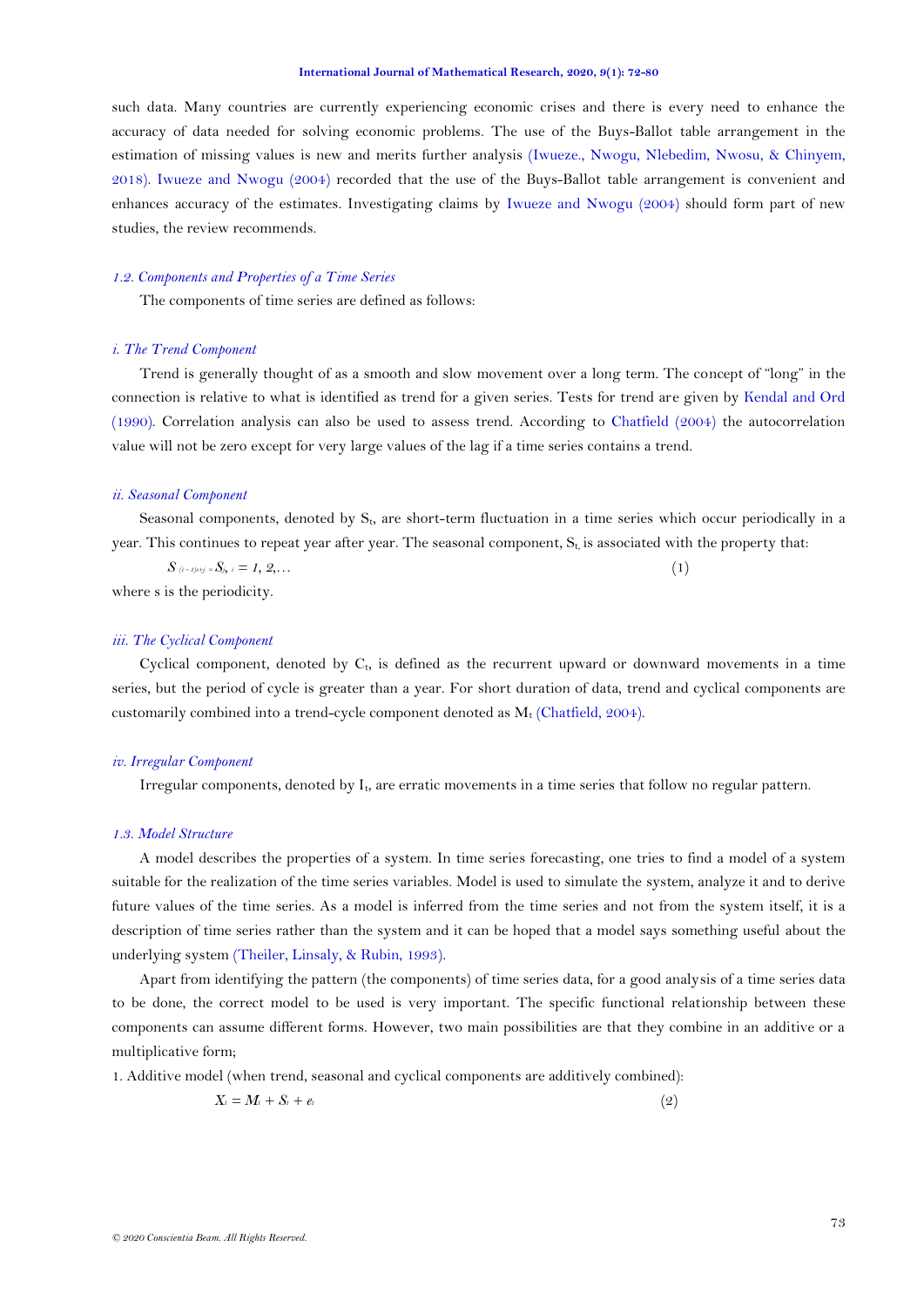where

$$
\sum_{j=1}^{s} S_j = 0 \tag{3}
$$

and  $e_t \sim N(0, \sigma_1^2)$ 

2. Multiplicative model (when trend, seasonal and cyclical components are multiplicatively combined):

$$
X_t = M_t S_t e_t \tag{4}
$$

where

$$
\sum_{j=1}^{s} S_j = s \tag{5}
$$

and  $e_t \sim N(0, \sigma_2^2)$ 

# **2. BUYS-BALLOT TABLE**

The Buys-Ballot table arranges a seasonal time series data of length n conventionally into m rows and s columns as shown in [Table 1.](#page-2-0) The rows represent the periods/year while the columns are the seasons [\(Iwueze &](#page-7-4)  [Nwogu, 2004;](#page-7-4) [Wold, 1938\)](#page-8-1). The Buys-Ballot procedure was developed by [Iwueze and Nwogu \(2004\)](#page-7-4) for short period data in which trend and cyclical component are jointly estimated. In their findings, the row and column means are unbiased estimates of the observations found in the respective rows and columns. Based on this assumption, the row and column mean imputation methods of estimating missing value were developed by [Nwosu](#page-7-2)  [\(2016\)](#page-7-2). The information presented in this work concerns data that have trend (linear, quadratic and exponential) and seasonal components combined in the additive and multiplicative forms. In addition, during estimation, the power of the methods developed through the Buys-Ballot procedure are measured by comparing them with already existing methods using appropriate accuracy measures.

<span id="page-2-0"></span>

| P (period)                                                                            | <b>Season</b>            |                              |          |                       |          |                  |                         |                         |                                 |
|---------------------------------------------------------------------------------------|--------------------------|------------------------------|----------|-----------------------|----------|------------------|-------------------------|-------------------------|---------------------------------|
|                                                                                       | $\mathbf{1}$             | $\boldsymbol{2}$             | $\cdots$ | J                     | $\cdots$ | S                | Total                   | Mean                    | Std                             |
|                                                                                       |                          |                              |          |                       |          |                  | $\mathbf{T}_{\text{i}}$ | $\mathbf{X}_{\text{i}}$ | Λ<br>ο.                         |
| -1                                                                                    | $X_1$                    | $\mathrm{X}_2$               | $\cdots$ | $X_i$                 | $\cdots$ | $X_{s}$          | $T_{1.}$                | $\overline{X}_1$        | $\hat{\boldsymbol{\sigma}}_1$   |
| 2                                                                                     | $X_{s+1}$                | $X_{s+2}$                    | $\ddots$ | $X_{s+j}$             | $\cdots$ | $X_{2s}$         | $T_{2}$                 | $\overline{X}_2$        | $\sigma_{\scriptscriptstyle 2}$ |
| 3                                                                                     | $X_{2s + 1}$             | $X_{2s + 2}$                 | $\cdots$ | $X_{2s+j}$            | $\cdots$ | $X_{3s}$         | $T_{.9s.}$              | $\overline{X}_3$        | $\hat{\boldsymbol{\sigma}}_{3}$ |
| $\cdots$                                                                              | $\cdots$                 | $\cdots$                     | $\cdots$ | $\cdots$              | $\cdots$ | $\cdots$         | $\cdots$                | $\cdots$                | $\cdots$                        |
|                                                                                       | $X_{(i-1)s+1}$           | $X_{(i-1)s+2}$               | $\cdots$ | $X_{(i-1)s+j}$        | $\cdots$ | $X_{(i-1)s+s}$   | $T_{i}$                 | $\overline{X}_{i.}$     | $\hat{\boldsymbol{\sigma}}$     |
| $\ldots$                                                                              | $\cdots$                 | $\cdots$                     | $\cdots$ | $\cdots$              | $\cdots$ | $\cdots$         | $\cdots$                | $\cdots$                | $\cdots$                        |
| M                                                                                     | $X_{(m-1)s+1}$           | $X_{(m-1)s+2}$               | $\cdots$ | $X_{(m-1)s+j}$        | $\cdots$ | $X_{ms}$         | $T_{\rm m}$             | $\overline{X}_{m}$ .    | $\sigma_{\rm m}$                |
|                                                                                       | $T_{.1}$                 | $T_{.2}$                     | $\cdots$ | $T_i$                 | $\cdots$ | $\rm T_{.s}$     | $\mathbf T$             |                         |                                 |
|                                                                                       | $\overline{X}_{\cdot 1}$ | $\overline{\mathrm{X}}_{.2}$ | $\cdots$ | $\overline{X}_i$      | $\cdots$ | $\overline{X}_s$ |                         | $\overline{X}$          |                                 |
| $\frac{\overline{T_{.j}}}{\overline{X_{.j}}}$ $\frac{\overline{X_{.j}}}{\sigma_{.j}}$ | $\sigma$                 | $\sigma_{\cdot_2}$           | $\cdots$ | ⊼<br>$\sigma_{\rm i}$ | $\cdots$ | $\sigma_{s}$     |                         |                         | $\sigma$                        |

**Table-1.** The buys-ballot table.

**Note: Std:** Standard deveation. **Source:** [Iwueze and Nwogu \(2004\).](#page-7-4)

 $T_{i.} = \sum_{j=1}^{s} X_{(i-1)s+j}, i = 1, 2...$  m<br>where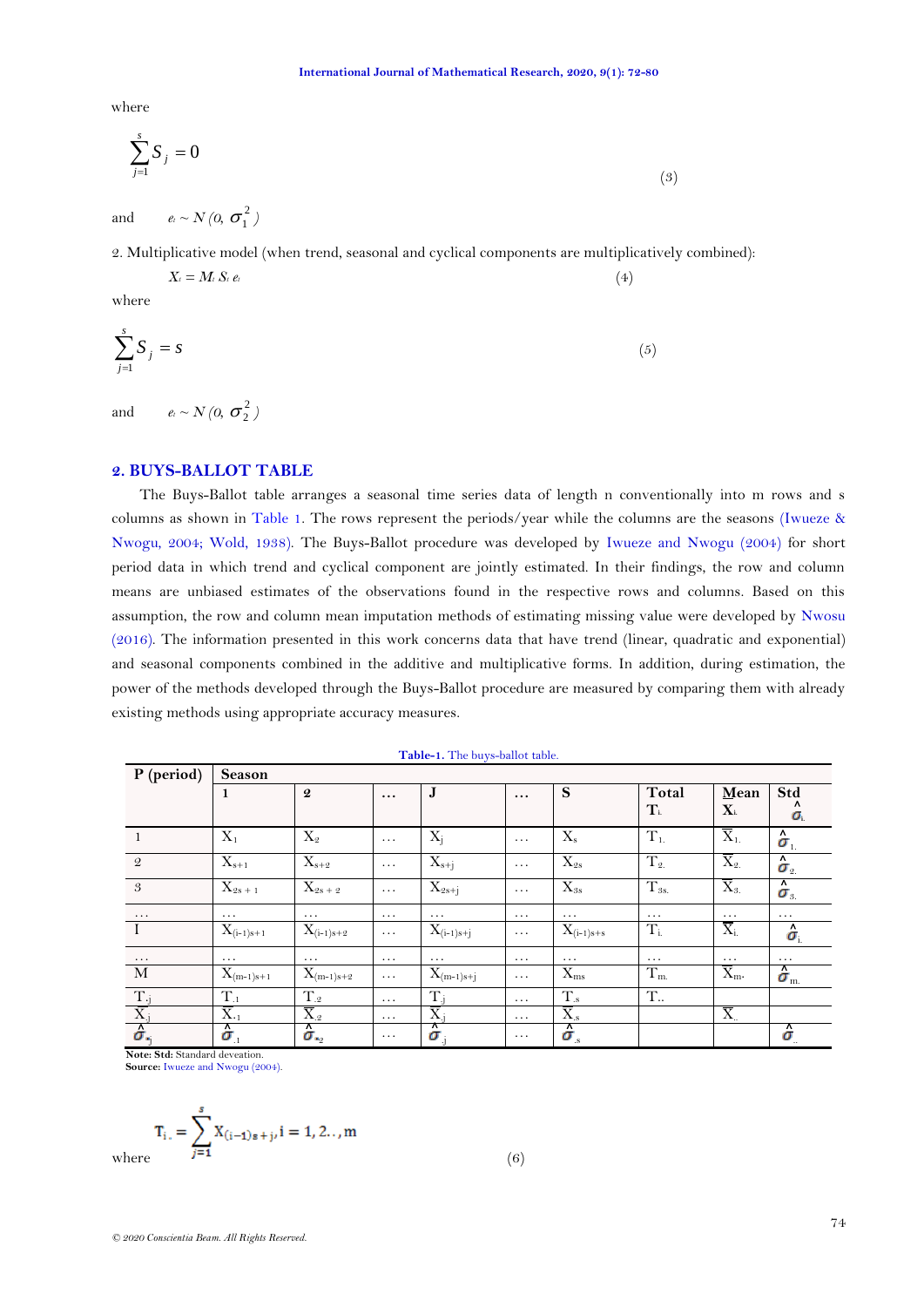**International Journal of Mathematical Research, 2020, 9(1): 72-80**

$$
X_{i.} = \frac{T_{i.}}{s} = \frac{1}{s} \sum_{j=1}^{s} X_{(i-1)s+j}, i = 1, 2..., m
$$
\n(7)

$$
T_{.j} = \sum_{i=1}^{m} X_{(i-1)s+j}, j = 1, 2, \dots s
$$
\n(8)

$$
\bar{X}_{.j} = \frac{T_{.j}}{m} = \frac{1}{m} \sum_{i=1}^{m} X_{(i-1)s+j}, j = 1, 2, ..., s
$$
\n(9)

$$
T_{i} = \sum_{i=1}^{m} T_{i} = \sum_{j=1}^{s} T_{i,j} = \sum_{i=1}^{m} \sum_{j=1}^{s} X_{(i-1)s+j}
$$
(10)

$$
\bar{X}_{\cdot,\cdot} = \frac{T_{\cdot,\cdot}}{ms} = \frac{T_{\cdot,\cdot}}{n}, n = ms
$$
\n(11)

$$
\hat{\sigma}_{i.} = \sqrt{\frac{1}{s-1} \sum_{j=1}^{s} (X_{(i-1)s+j} - \bar{X}_{i.})^2}, i = 1, 2, ..., m
$$
\n(12)

$$
\hat{\sigma}_{,j} = \sqrt{\frac{1}{m-1} \sum_{i=1}^{m} (X_{(i-1)s+j} - \bar{X}_{,j})^2, j = 1, 2, ..., s}
$$
\n(13)

$$
\hat{\sigma}_{\cdot \cdot} = \sqrt{\frac{1}{n-1} \sum_{i=1}^{m} \sum_{j=1}^{s} (X_{(i-1)s+j} - \bar{X}_{\cdot \cdot})^2}
$$
\n(14)

## *2.1. Important Equations*

<span id="page-3-0"></span> $\mathsf{r}$ 

In using the methods, simulated or real life data that fit additive (2) and multiplicative (4) models with the linear (15), quadratic (16) and exponential (17) trend curves should be considered as follow:

| (15) |
|------|
|      |
| (16) |
|      |
| (17) |
|      |

# **3. ESTIMATION METHODS FOR REPLACING MISSING VALUES**

The existing methods for estimating missing values in time series data and the recently developed estimation methods are as follow. These methods are adaptable to single missing condition and suitable in buys-ballot arrangement. However, their adaptability to double missing condition or more, has not been tested in a buys-ballot arrangement.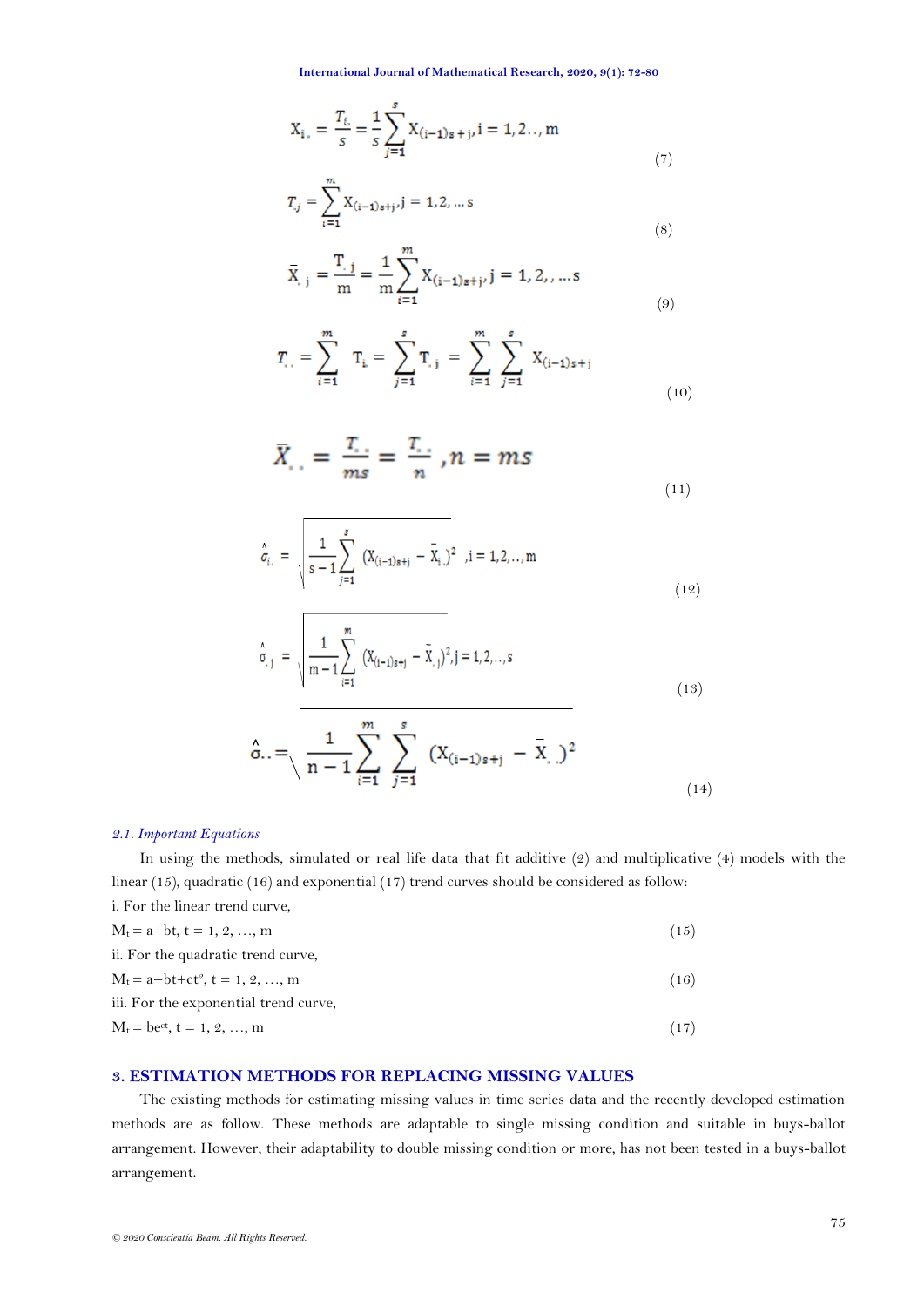- 1. Mean imputation 2. Linear interpolation and the existing methods 3. Linear trend at point 4. Series mean
- 
- 
- 7. Decomposition without the missing value

5. Row mean imputation Recently-developed when value is missing at a point 6. Column mean imputation  $\downarrow$  but never tested under double missing condition.

Notably, methods 1 to 4 are some of the existing methods in literature [\(Damsleth, 1979;](#page-7-6) [Owili et al., 2015;](#page-7-2) [Pourahmadi, 1989\)](#page-7-2). Methods 5 to 7 are the recently-developed methods by [Iwueze. et al. \(2018\)](#page-7-2) used to estimate missing value in time series when data is missing at a point. The recent estimation methods by [Iwueze. et al. \(2018\)](#page-7-2) have not been tested under multiple missing conditions. This is one of the gaps which Statisticians should bridge through further scientific studies. Assuming an observation is missing in the Buys - Ballot table at one point (say  $X_{(i-1)s+j}$ , it is estimated using the different methods as follows:

### *3.1. Mean Imputations (MI)*

Mean imputation replaces the missing value with the mean of the values below the missing position. This is achieved by taking the sum of the non-missing values below the missing value and dividing by the corresponding number of observations.

$$
MI = \hat{X}_{(i-1)s+j} = \frac{1}{(i-1)s+j-1} \Big[ X_1 + X_2 + X_3 + \dots + X_{(i-1)s+j-1} \Big] \tag{18}
$$

Equation 18 gives the missing observation.

### *3.2. Linear Interpolation (LI)*

The linear interpolation method replaces missing value employing a linear interpolation. In this method, the last value before the missing value and the first value after the missing value are used for the interpolation.

$$
LI = \hat{X}_{(i-1)s+j} = \frac{1}{2} (X_{(i-1)s+j-1} + X_{(i-1)s+j+1})
$$
\n(19)

## *3.3. Linear Trend at Point (LTP)*

Linear trend at point replaces the missing value with the linear trend for that point. The remaining series is regressed on an index variable scaled 1, 2, 3,…,  $(i-1)s+j-1$ ,  $(i-1)s+j+1,..., (i)s+j-2$ ,  $(i)s+j,..., ms$ . Missing value is then replaced with its predicted value. Then, the missing values will be estimated from the regression equations.

$$
LTP = \hat{X}_{(i-1)s+j} = \hat{a} + \hat{b}[(i-1)s+j]
$$
\n(20)

## *3.4. Series Mean (SM)*

Series mean achieves replacement of the missing value with the mean of the remaining series, by using the average of the available data values to replace the missing observation.

$$
SM = \hat{X}_{(i-1)s+j} = \frac{T^*}{n-1}, n = ms
$$
\n(21)

Where,

$$
T_{..}^* = \left[ X_1 + X_2 + ... + X_{(i-1)s+j-1} + X_{(i-1)s+j+1} + X_{ms} \right]
$$
\n(22)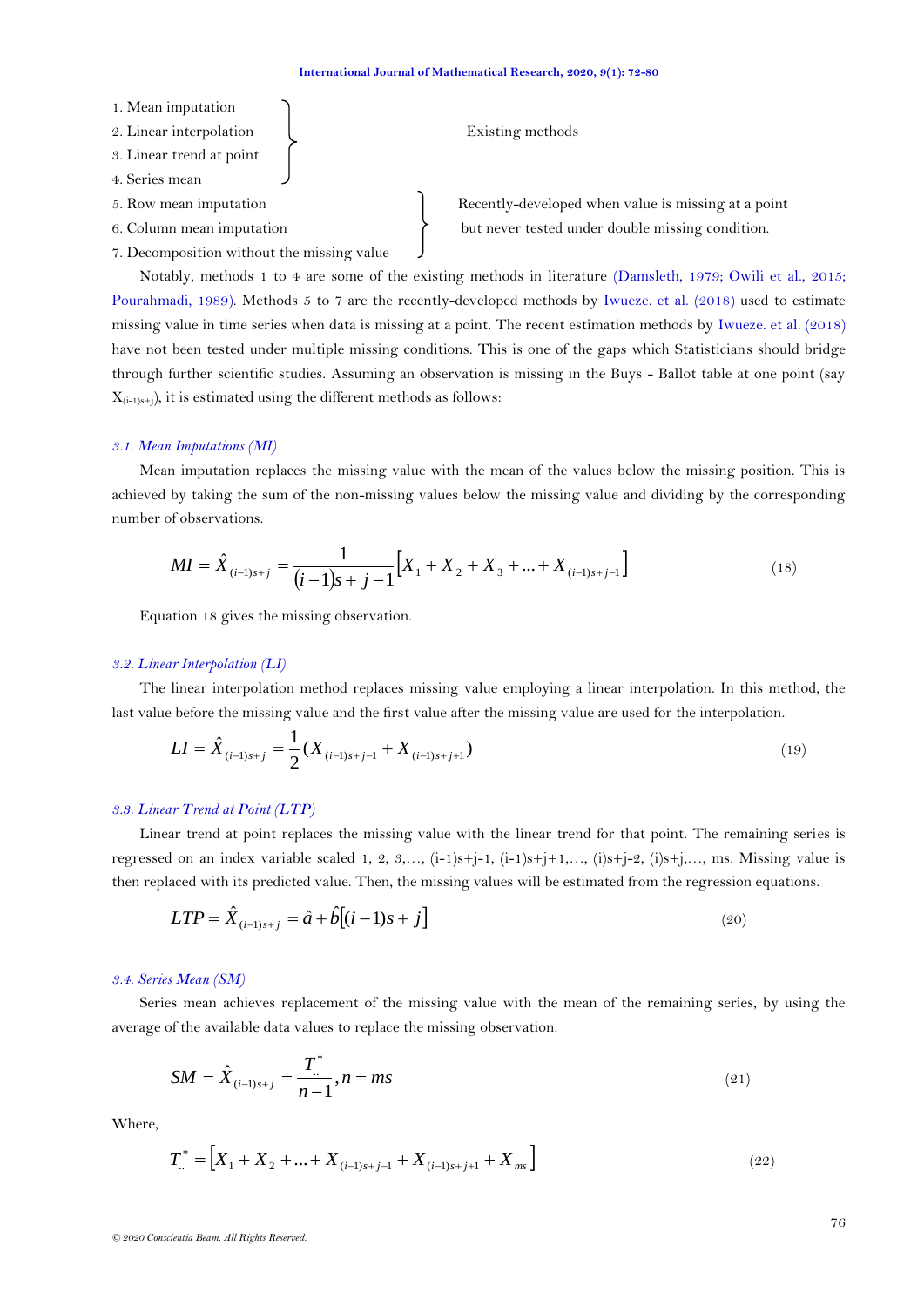## *3.5. Row Mean Imputation (RMI)*

According to [Iwueze and Nwogu \(2004\)](#page-7-4) the row mean of the Buys-Ballot [Table 1](#page-2-0) is an unbiased estimate of the row observations. Therefore, the row mean imputation replaces the missing values with the row mean and this is achievable by finding the average of the available row values and replacing the missing value with the estimate [\(Nwosu, 2016\)](#page-7-2).

$$
RMI = \hat{X}_{(i-1)s+j} = \frac{1}{s-1} [X_{(i-1)s+1} + X_{(i-1)s+2} + ... + X_{(i-1)s+j-1} + X_{(i-1)s+j} + ... + X_{(i-1)s+s}]
$$
(23)  

$$
RMI = \hat{X}_{(i-1)s+j} = \frac{1}{s-1} \left[ \sum_{t=1}^{j-1} X_{(i-1)s+j} + \sum_{t=j+1}^{s} X_{(i-1)s+j} \right]
$$
(24)

The missing value is replaced using [Equation 24.](#page-5-0)

## *3.6. Column Mean Imputation (CMI)*

The column mean of the Buys-Ballot table was recognized as an unbiased estimate of the column observations. Therefore, the column mean imputation by [Iwueze. et al. \(2018\)](#page-7-2) entails replacing the missing value with the column mean of the Buys-Ballot table. This is achieved by finding the mean of the respective column values and replacing the missing value with this estimate.

From [Equation 9](#page-3-0)

<span id="page-5-0"></span>
$$
\overline{X}_{.j} = \frac{1}{m} \sum_{i=1}^{m} X_{(i-1)s+j} \qquad j = 1, 2 \dots, s
$$

Which implies that:

$$
\overline{X}_{j} = \frac{1}{m} \Big[ X_{j} + X_{s+j} + X_{2s+j} + \ldots + X_{(i-2)s+j} + X_{(i-1)s+j} + X_{is+j} + X_{(i+1)s+j} + \ldots + X_{(m-1)s+j} \Big] \tag{25}
$$

Then

$$
CM I = \widehat{X}_{(i-1)s+j} = \frac{1}{m-1} \Big[ X_j + X_{s+j} + X_{2s+j} + \ldots + X_{(i+2)s+j} + X_{is+j} + X_{(i+1)s+j} + \ldots + X_{(m-1)s+j} \Big] \tag{26}
$$

Summing [Equation 26](#page-5-1) gives:

$$
CMI = \hat{X}_{(i-1)s+j} = \frac{1}{m-1} \left[ \sum_{t=1}^{i-1} X_{(i-1)s+j} + \sum_{t=i+1}^{m} X_{(i-1)s+j} \right]
$$
(27)

## *3.7. Decomposing Without the Missing Value (DWMV)*

<span id="page-5-1"></span>This method decomposes the remaining data series without the missing value to obtain the trend at point (i-1)s+j [\(Iwueze. et al., 2018\)](#page-7-2).

$$
\tilde{M}_{\text{(i-1)s+j}} = \hat{a} + \tilde{b}\text{(i-1)s+j} \tag{28}
$$

Note that:

$$
\hat{\mathbf{S}}_{\text{(i-1)s+j}} = \hat{\mathbf{S}}_{\text{j}} \tag{29}
$$

Then, the estimate at the aforementioned point for additive model becomes:

$$
DWM V = \hat{X}_{(i-1)s+j} = \hat{M}_{(i-1)s+j} + \hat{S}_j
$$
\n(30)

Similarly, the estimate at the aforementioned point for multiplicative model becomes

$$
DWMV = \hat{X}_{(i-1)s+j} = \hat{M}_{(i-1)s+j} \times \hat{S}_j
$$
\n(31)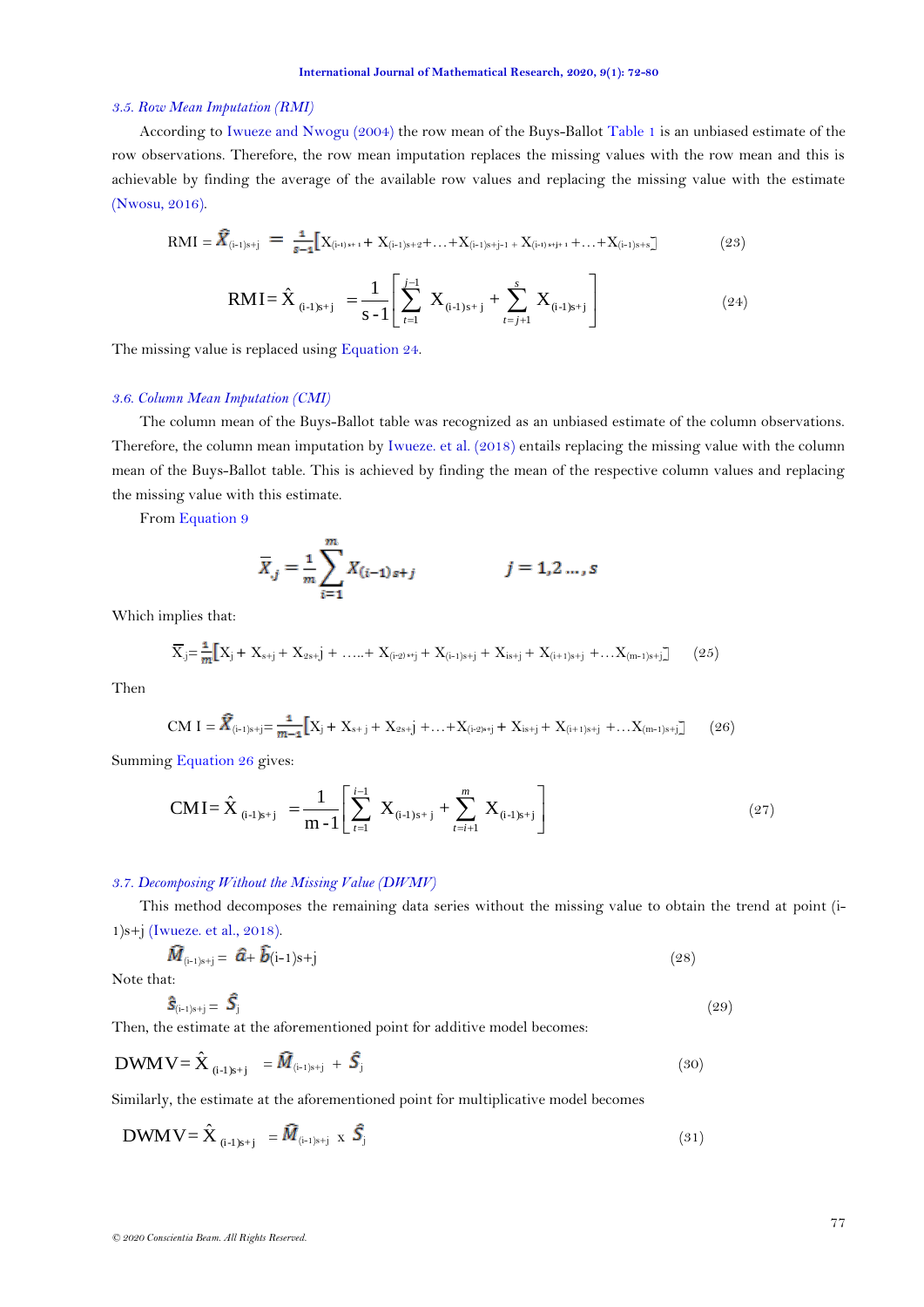# **4. COMPARATIVE NOVELTY AND EFFICIENCY OF ESTIMATION METHODS OF MISSING VALUE IN LITERATURE**

Findings of different workers on estimation methods of missing values revealed that an estimate is never completely accurate and usually deviates from the actual value [\(Chinyem, 2014;](#page-7-7) [Mario, 2012\)](#page-7-2). From the literature reviewed [\(Chinyem, 2014;](#page-7-7) [Iwueze. et al., 2018; Nwosu, 2016\)](#page-7-2) some estimation methods have shown better novelty and efficiency than others. According to [Nwosu \(2016\)](#page-7-2) and [Iwueze. et al. \(2018\)](#page-7-2) the Decomposing without the Missing Value estimation method was most effective using mean absolute error, mean absolute percentage error and root mean square error as criteria. According to [Iwueze. et al. \(2018\)](#page-7-2) the novelty shown by the Decomposing without the Missing Value estimation method is probably because it considers seasonality of the missing value. In the recent ranking by these authors, the Linear Interpolation estimation method was second, Linear Trend at Point third, Row Mean Imputation fourth, Series Mean fifth, Column Mean Imputation sixth and Mean Imputation estimation method seventh in position. Each of these methods in comparison with the others maintained its position 100%, the literature concluded. This indicates that the methods of estimation of missing values highlighted in this review were consistent in their performance without being prone to minimal variations. These are important statistical information.

## **5. ACCURACY MEASURES FOR DETERMINING EFFICIENCY OF ESTIMATORS**

To evaluate the accuracy of estimators, the estimated values obtained from the various estimation methods are compared with the actual values in the data. However, in Buys-Ballot arrangement when data is missing at a point, the estimated values ( $\overline{X}_{(i-1)s+i}$ ) should be subtracted from the actual value ( $X_{(i-1)s+i}$ ) to obtain the estimated error. The estimated error is denoted by

$$
\hat{\boldsymbol{e}}_{\left(i-1\right)s+j} = X_{\left(i-1\right)s+j} - \hat{X}_{\left(i-1\right)s+j} \tag{32}
$$

Given a data set of size  $n = ms$ , and data missing at one point at a time in a row or column of the Buys-Ballot table for different  $m_0$  positions,  $m_0 < n > 1$ .

the  $m_0$  estimated errors is denoted by  $U_k$ ,  $k = 1, 2, \ldots, m_0$ . where

$$
U_k = X_k - \bar{X}_{k,k} = 1, 2, ..., m_0
$$
\n(33)

 $m_0$  = the number of estimated missing value,  $X_k$  is the actual value of the series at position k and  $\hat{X}_k$  is the estimated missing value.

The estimated errors  $U_k$ ,  $k = 1, 2, \ldots, m_0$  are used to define accuracy measures [\(Makridakis & Hibon, 1995\)](#page-7-2) for comparing the different methods of estimation of missing values. The performance criteria used in ascertaining the efficiency of these estimates discussed in this review are: Mean Error (ME), Mean Absolute Error (MAE), Mean Square Error (MSE), Root Mean Square Error (RMSE), and Mean Absolute percentage Error (MAPE).

### *5.1. Mean Error (ME)*

It indicates the deviation between the actual values and estimates. Mean Error is given as:

$$
ME = \frac{1}{m_0} \sum_{i=1}^{m_0} U_k = \frac{1}{m_0} \sum_{k=1}^{m_0} U_k
$$
\n(34)

### *5.2. Mean Absolute Error (MAE)*

MAE is the positive derivation between the actual values and estimates, it is denoted as:

$$
\mathbf{MAE} = \left[ \frac{1}{m_0} \sum_{k=1}^{m_0} |U_k| \right] \tag{35}
$$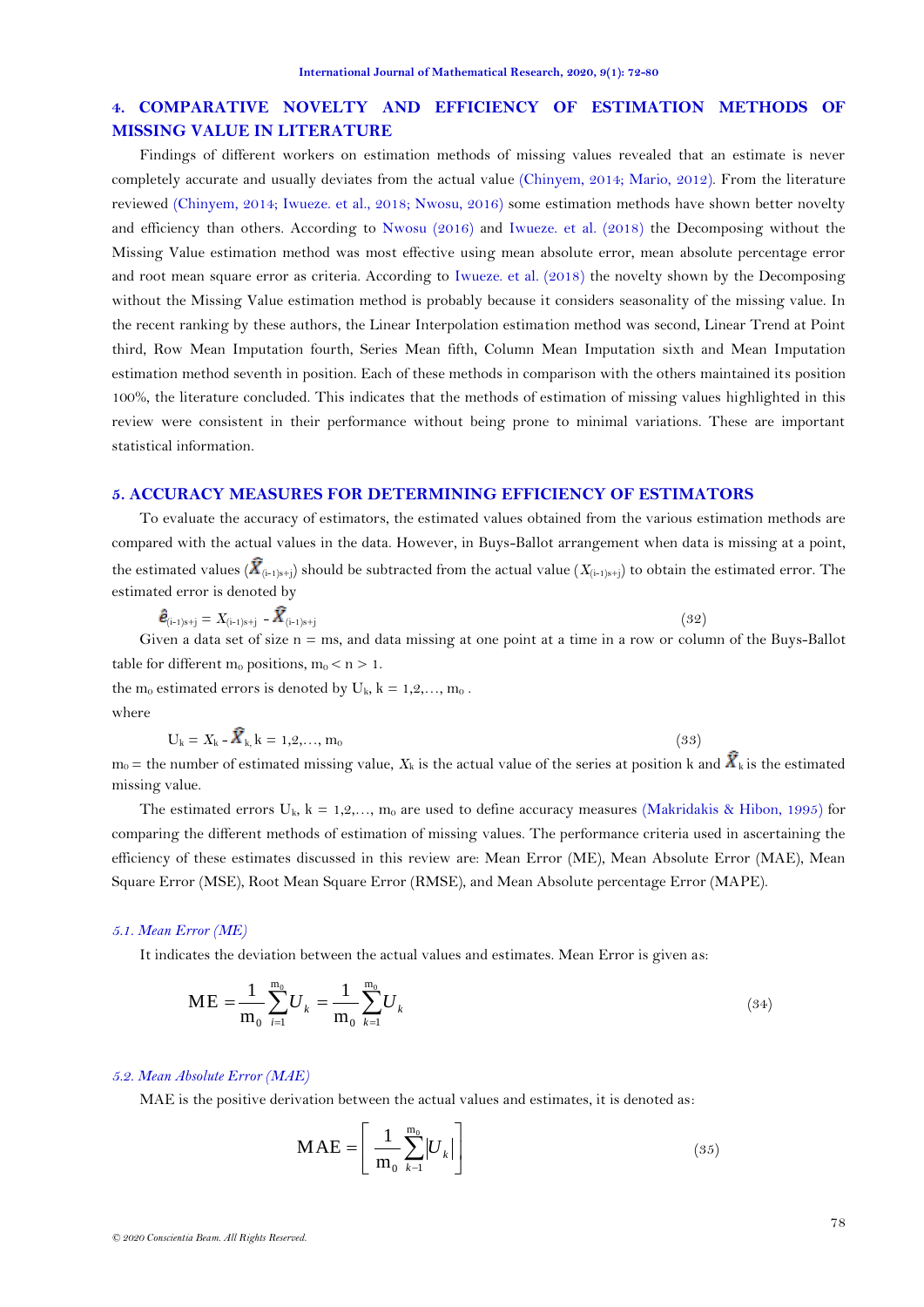#### <span id="page-7-2"></span>*5.3 Mean Absolute Percentage Error (MAPE)*

This accounts for the percentage of deviation between the actual values and estimates.

This can be obtained as:

$$
\mathbf{MAPE} = \left[ \frac{1}{m_0} \sum_{k=0}^{m_0} \left| \frac{U_k}{X_k} \right| \right] \times 100 \tag{36}
$$

### *5.4. Mean Square Error (MSE)*

Mean square error indicates the fluctuations of the deviations and it can be calculated as:

$$
\text{MSE} = \frac{1}{m_0} \sum_{k=1}^{m_0} U_k^2 \tag{37}
$$

### *5.5. Root Mean Square Error (RMSE)*

This is calculated as the square root of the square error:

$$
RMSE = \sqrt{\frac{1}{m_0} \sum_{k=1}^{m_0} U_k^2}
$$
 (38)

## **6. CONCLUSION**

This work reviewed seven methods of estimating missing values in descriptive time series data arranged in a Buys-Ballot table. The values in question shall not be missing from the same row or column at the same time in Buys-Ballot table. It was revealed that model structure and trending curves are important parameters which should be considered in the estimation of missing values. Findings [\(Iwueze. et al., 2018; Nwosu, 2016\)](#page-7-2) revealed that the Decomposing without the Missing Value estimation method is effective, novel and gave the best result when compared with the other six methods. This contribution will be meaningful to statisticians seeking to tackle the problem of missing values in descriptive time series data.

> **Funding:** This study received no specific financial support. **Competing Interests:** The authors declare that they have no competing interests. **Acknowledgement:** Both authors contributed equally to the conception and design of the study.

## **REFERENCES**

<span id="page-7-3"></span>Abraham, B., & Thavaneswaran, A. (1991). A nonlinear time series model and estimation of missing observations. *Annals of the Institute of Statistical Mathematics, 43*(3), 493-504. Available at: https://doi.org/10.1007/bf00053368.

<span id="page-7-5"></span>Chatfield, C. (2004). *The analysis of time series: An introduction* (6th ed.). London: Chapman and Hall.

- <span id="page-7-7"></span>Chinyem, U. E. (2014). *Methods of estimating missing values in descriptive time series.* M.Sc. Thesis in the Department of Statistics, University of Port Harcourt.
- <span id="page-7-6"></span>Damsleth, E. (1979). Interpolating missing values in a time series. *Scand Journal of Statistics, 7*, 33 – 39.
- <span id="page-7-0"></span>Fung, D. S. (2006). *Methods for the estimation of missing values in time series.* M.Sc. Thesis in Faculty of Communications, Health and Sciences, Edith Cowan University, Perth Western Australia.
- <span id="page-7-1"></span>Howell, D. C. (2007). *The analysis of missing data. In: Handbook of Social Science Methodology (Outhwaite, W. and Turner, S. Eds.)*. London: Sage.
- <span id="page-7-4"></span>Iwueze, I., & Nwogu, E. (2004). bBallot estimates for time series decomposition. *Global Journal of mathematical Sciences, 3*(2), 83- 98.